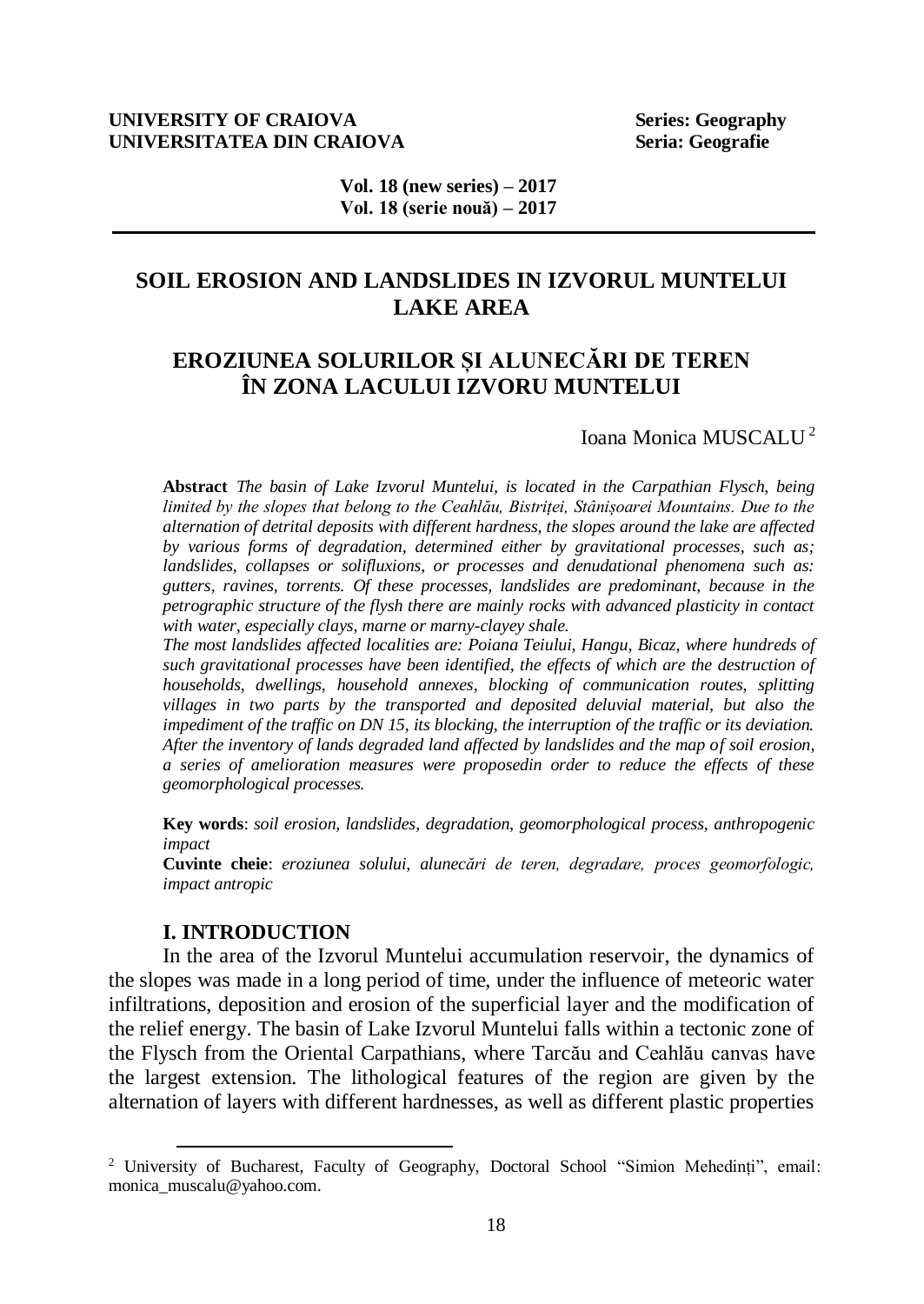or resistance to the action of external agents. In general, the marl rocks dominate and it is often the phenomenon of diaclase of some rock complexes, as is the case with Hangu layers. The altitude of the relief varies between 400 1528 m, but on surfaces of about 90% the altitude has values below 1300 m.

An important feature of the evolution of the slopes in periglacial conditions is due to the accumulation processes generated by the gully erosion, being represented by the rise of the base of the slopes, up to 10-15 m. (Surdeanu&Catană, 1985). The formation of the dejection cones in the river shedding areas represents the contribution of flowing waters to this process. Sometimes the length of the dejection cones can represent ¼ of the length of the valley, fact observed in the Fărcaşa, Sabaşa and Suha Mare rivers. Some smaller valleys were totally blocked due to pleistocene climatic conditions which did not allow the permanent release of the base of the slopes of the material deposited here after transport (Ichim, 1979). Due to this tendency, many valleys in the region present thalweg formed in devotional deposits, without being deep down to the base rock. The slopes of the Ceahlău Mountains are shaped by numerous landslides on the lake that are not directly felt. Another category of mass movement processes is pseudo-fluctuations of superficial displacements in which there is a combination of flow and sliding movements, while maintaining the continuity of the upper surface (Ichim, 1972).

The slopes shaped by torrential erosion compared to the type previously analyzed, it occupies much smaller surfaces. However, the torrential organisms are the main suppliers of sediment to the lake from the slopes area. Almost all the transversal works on some torrents (Rugineşti, Grozăveşti) have been overtaken by alluviums, outlet conduits instead of deltaic cones of many meters thick have been formed instead.

The deforested cliffs in the vicinity of the lake have higher inclinations and are covered by a thin deluvial cover, being affected by landslides and collapses. These processes can cause unbalancing of the slopes, a phenomenon that particularly affects smaller mountains. The slopes with lower inclinations are affected by solifluxion and pluviodenudation processes, which can be observed in the valley of Bistricioarei, Schitul and Jgheabului. The linear erosion affects all deforested slopes and is represented by the occurrence of gullies, drains at the shedding of which dejection cones appear (stream of Jgheabului, Schitului).

Of particular importance are the landslides, natural hazards that will certainly manifest in the future and which will influence the dynamics of protected lake ecosystems. In the area of Izvoru Muntelui lake, about 10 km upstream of the dam, landslides have taken place, a large part of the area overlaps with old areas and reappear mass travel processes.

# **II. DATA AND METHODS**

The entire methodology is based on the data obtained from field observations and maps, those obtained from the literature and the interpretation of topographic maps and statistical documents and data. The purpose of the work is to identify areas subject to erosion and landslides.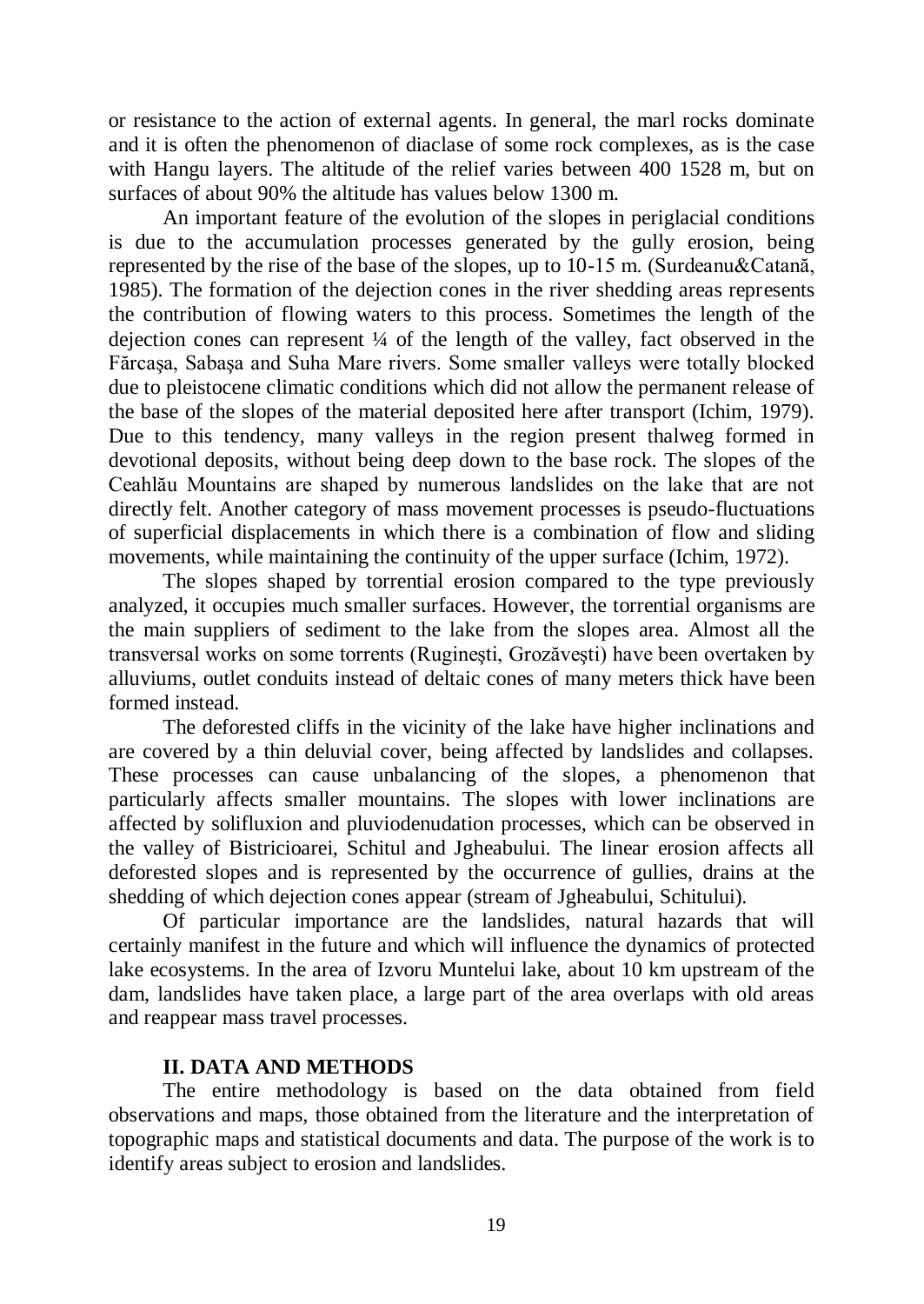The cliff of the relief was calculated on the basis of the topographical map at a scale of 1:25000, taking into account the distance between the curves of the level and the normal equidistance of 5 m and the main 25 m. It was deduced, the cliff in sexagesimale degrees, based on the correspondence between equidistance and degrees. For the purpose of inventorying and analysing landslides, I have studied various scientific papers, local development plans, media sources, various phases and effects, and older and newer photographs. Through field studies, I have made an inventory of the landslides in the area, I have identified the genetic factors of the phenomena, in correlation with the lithological peculiarities of the slopes. Finally, I synthesized and correlated these data, established the link between the frequency and intensity of the landslides and the size of the area affected by these phenomena. In order to assess the risk of landslides triggering or their reactivation, I have analyzed the dynamics of slides' manifestations, geomorphological consequences in slope modeling, economic implications, and impacts on human settlements, measures to rehabilitate affected areas, and establishing strategies to preserve the balance of slopes and to prevent the recurrence of landslides.

# **III. RESULTS AND DISCUSSIONS**

In the hydrographic basin of the Izvorul Muntelui Lake there are processes of land degradation: gravitational (landslides, collapses, solifluxions) but also denudational (ravens, gullies, torrents).

In the basin of the Izvorul Munteului Lake, processes of linear erosion, such as ravens, gullies, torrents, but also crumbling, can be observed. The factors contributing to the occurrence and evolution of these processes are of climatic, lithological, geomorphological, biogeographic, and anthropic kind, of which the most important external agent that accentuates the evolution of this type is precipitations. For the studied area, precipitation is important, considered as torential (Rădoane, 1980) if it exceed 50 mm in 24 hours. Such values were recorded at the Ceahlău-Toaca meteorological station in month of July 2007 (52.9 mm in 24 hours, in month of July 2011 ( 99.9 mm in 24 hours, in month of June 2016-56 mm in 24 hours, which reveals that there are few such events recorded in the Ceahlău Mountains. A stronger impact is the anthropic intervention by the exploitation works because it favors the phenomenon of drainage and concentrated water leakage both on the trails of wood and along the forest roads where there are frequent gullies. There is less distribution in the ravines, since the linear erosion forms can not be deepened to the specific dimensions of a ravine due to the reduced thickness of the deluviums formed and the hardness of the rocks in the substrate.

The torrential processes are manifested on the steep high slopes and vegetation. The formation of torrents is favored by abundant rainfall during the spring months, especially from May to June, which, together with snow melting, leads to the accumulation of water in the reception basins, the erosion of soils and eluvial deluvial deposits, their transport, and deposition in the form of manure cones. Thus, the torrent reception basins advance regressively towards the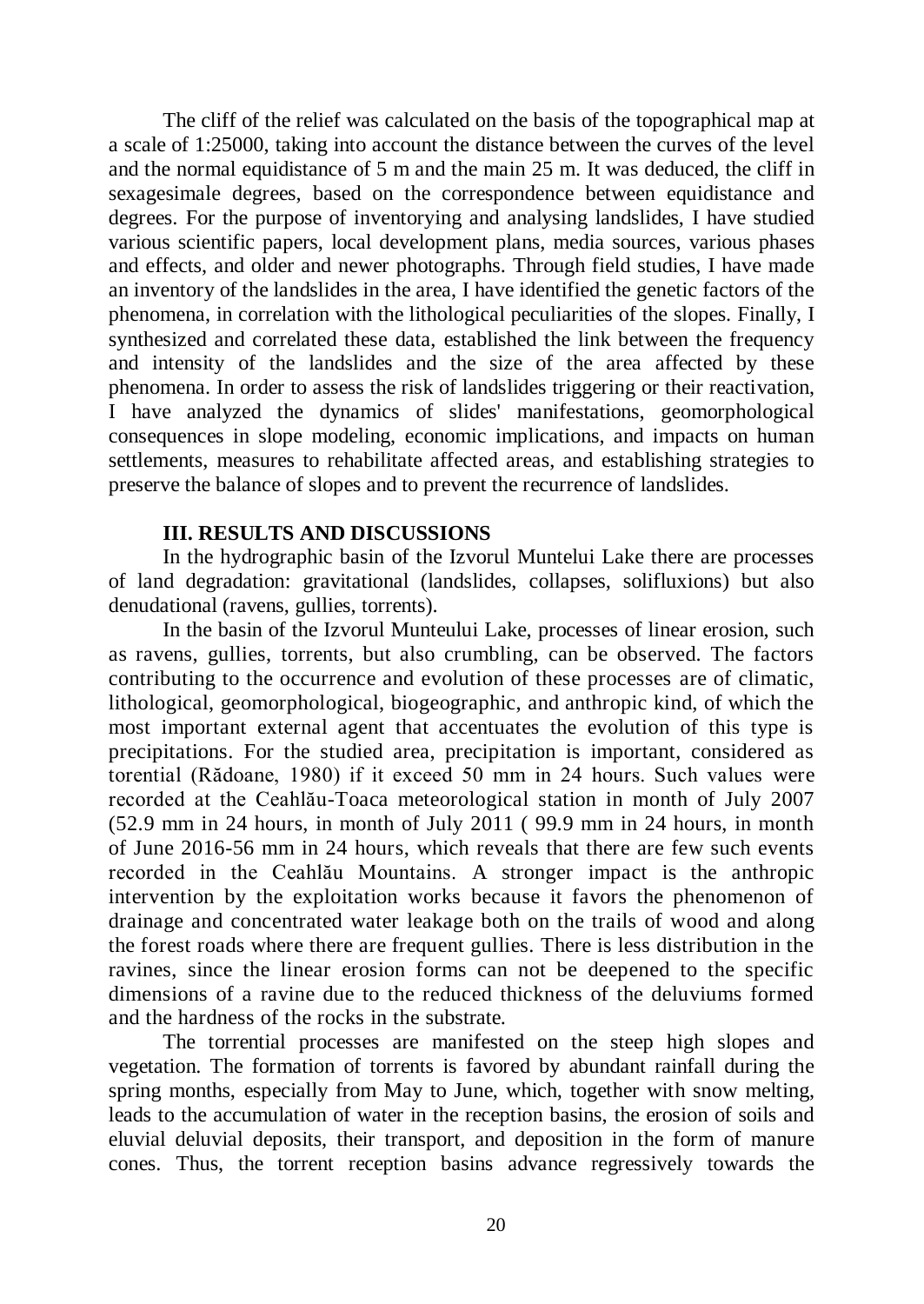interfluves, and also affect the grass surfaces so that the material from the grohotiser blanket, already fixed, is detached. On high cliffs, made up of diluvial deposits less resistant to erosions, it is formed due to the water flowing on the slopes: drains, ravines and gullies, which deepen quickly, reach to the mother rock and then spread through linear erosion processes.

Erosion and torrent accumulation processes are of a temporary nature with maximum intensity, when the maximum leakage is due to snow melting and torrential rains. In an experiment conducted by (Bojoi, 1979) in the case of a torrential rain that lasted two hours and 30 minutes at the bottom of the Bistrita valley downstream of the lake, 47 mm of alluviums accumulated, and in the Oantu River, 74.8 mm of alluviums, due to the existence of a deforested slope belonging to the Stânsoarei mountains in the case of the Oantu River, and of a forested one in the case of Bistrita, both slopes being made of Hangu layers. The depth erosion in this case was similar, generating mass movement processes along the drainage channel and generating manure cones whose shape suggests critical moments of the flash flood. Such phenomena are more frequent in the valleys reception basins. The Izvorul Muntelui water storage may play an important role in the flood regime, because by retention of water, the effect of the flash floods is diminished unless, owing to human exploitation errors, naturally occurring flash floods can be amplified by superimposed discharged flows. The Izvorul Muntelui lake, reduces the peak of the flash flood, in the case of maximum flows because the lake can accommodate the volumes of 4 large flash floods: having a total volume of 1211 mil. Cubic meters (Neamţ Water Management System). This way, the lake ensures the diminution of the effects of the flood waves, and protects all localities downstream to the Pângărati Lake area from floods. The flash floods evacuation is achieved both centrally, depending on the capacity of the turbines and by the dam drainage system.

The precipitation falls in large quantities and therefore acts on the relief, by surface scrubbing, erosion, and soil erosion. The results of this form of erosion are observed by uneven ground, non-soil and alluvial soil deposits affected by gelivation (Grecu&Pallmentola, 2003). These processes precede the torrential erosion and can also be triggered by intensive grazing, the movement of sheep flocks or the removal of dwarf mountain pine for the extension of pastures and meadows.

Under the conditions of the rainy season it is found that the land most exposed to degradation by mass movement processes is found in the area of the roads built on the diluavial slopes. The breaking of the natural balance of the cliffs of these slopes in the conditions of thick diluavial covers (the areas along the Poiana Teiului-Bicaz roads, Poiana Teiului-Pipirig Borca-Mălini; some forest roads: on the upper valley of the Hangu river, the area of Bucşoaia village) has created the most suitable places of landslides reactivation. It is necessary to consider that one of the features of the slopes is the large thickness of the diluvials and the great discontinuity of their spreading on the slopes. The mass of old debris, even when it is not possible to talk about the reactivation of landslides, is within a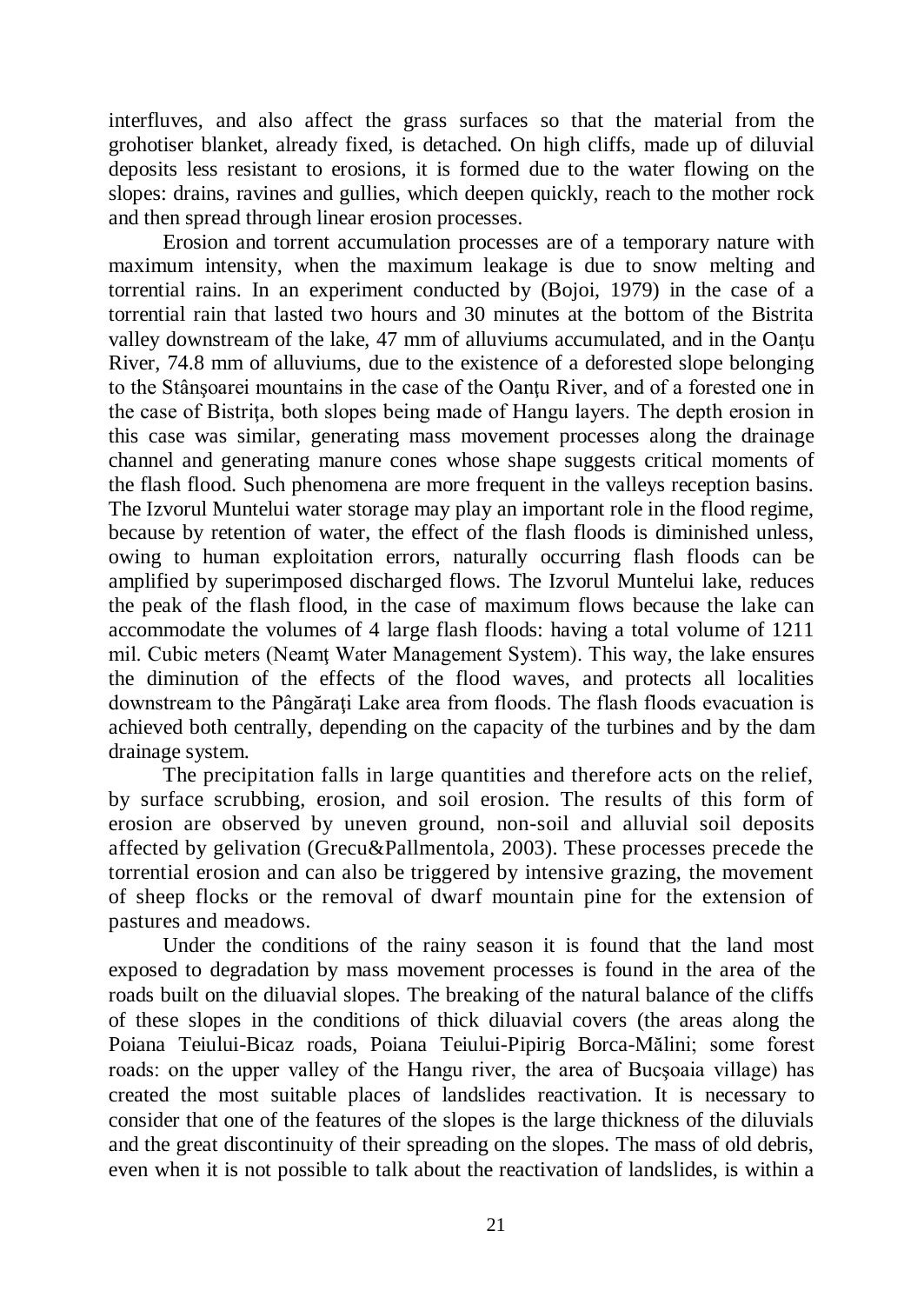"hidden" dynamic in the phenomenon of creep: stable landslides are potential areas of large scale processes. The gully erosion has varied over time in both intensity as well as erosion and accumulation regime. Until historical times, which also marks the beginning of deforestation, the chemical erosion was more pronounced, while mechanical erosion became dominant after man's intervention through deforestation. According to his researches (Rădoane, 2002), on grass portions of 460 m altitude on a slope of 26 degrees inclination, the erosion threshold was caused by rainfall ranging between 3.8 and 4 mm. In the case of a grass and not mowed land, while the same values kept on a mowed land resulted in a 26-fold higher threshold.

The landslides have the highest frequency due to the petrographic composition of the flysch from the clays, marne, marne - clay shale, advanced plasticizing rocks in contact with water (Stănescu et al., 1980). The gravitational processes are still present upstream from Poiana Teiului and continues up to Izvorul Muntelui, being easily seen on the left slope of the Bistriţa valley. The torrents also present on the steeper slopes are activated by torrential rains orby the sudden melting of snow and develop a specific erosion due to the reduced hardness of the rocks and the lack of forest vegetation (Barbu et al., 1981).

Slopes with lower inclinations are affected by processes of solifluxion and pluviodenudation, processes that can be observed in the valleys: Bistricioarei, Schitului and Jgheabului.

In Poiana Teiului locality, 975 landslides were identified, 160 of which affected the dwellings. Other localities currently affected by landslides are: Bicaz, Păstrăveni, Făuneni, Hangu and Cuejdel, located on the slopes limiting DN 15.

The Hangu commune has an intensely affected area of denudational processes and landslides that affect both the carriageway and the protection works of the DN 15 as well as the civil constructions and agricultural fields. In this area, the landslides are activated and reactivated also due to existence of the reception basins of the streams: Vârlam, Buba, Buti, Huidumani and Grozăveşti.

In 2005 there was a landslide on an old deluvium, which led to a road compaction on a length of 80 m, accompanied by a fracture of the carriageway. In the same year in the reception basin of the Grozăveşti brook, a secondary detour was set in motion, causing the compaction of the road embankment also due to the lack of measures to stabilize the torrent of the talweg and the lack of consolidation works for the billows. The stability of the DN 15 road was affected by valley landslides in the area of Grozăveşti locality, where mounds and lenses of 3-8 m diluviums, affected the stability of the road and were located on both sides of it.

The Huidumani stream has a representative river basinfor denudational processes (Martelloni et al., 2012) within the area of different ages, predominantly mass movements. The Buti brook crosses the road 12 m below the road surface through a concrete tunnel, due to which the phenomenon of compressing the road on 50 m by 0.7 m vertically, occurs. The traffic on DN 15 is blocked due to a drift and muddy flowing from the deluvium belonging to the Buba creek, which has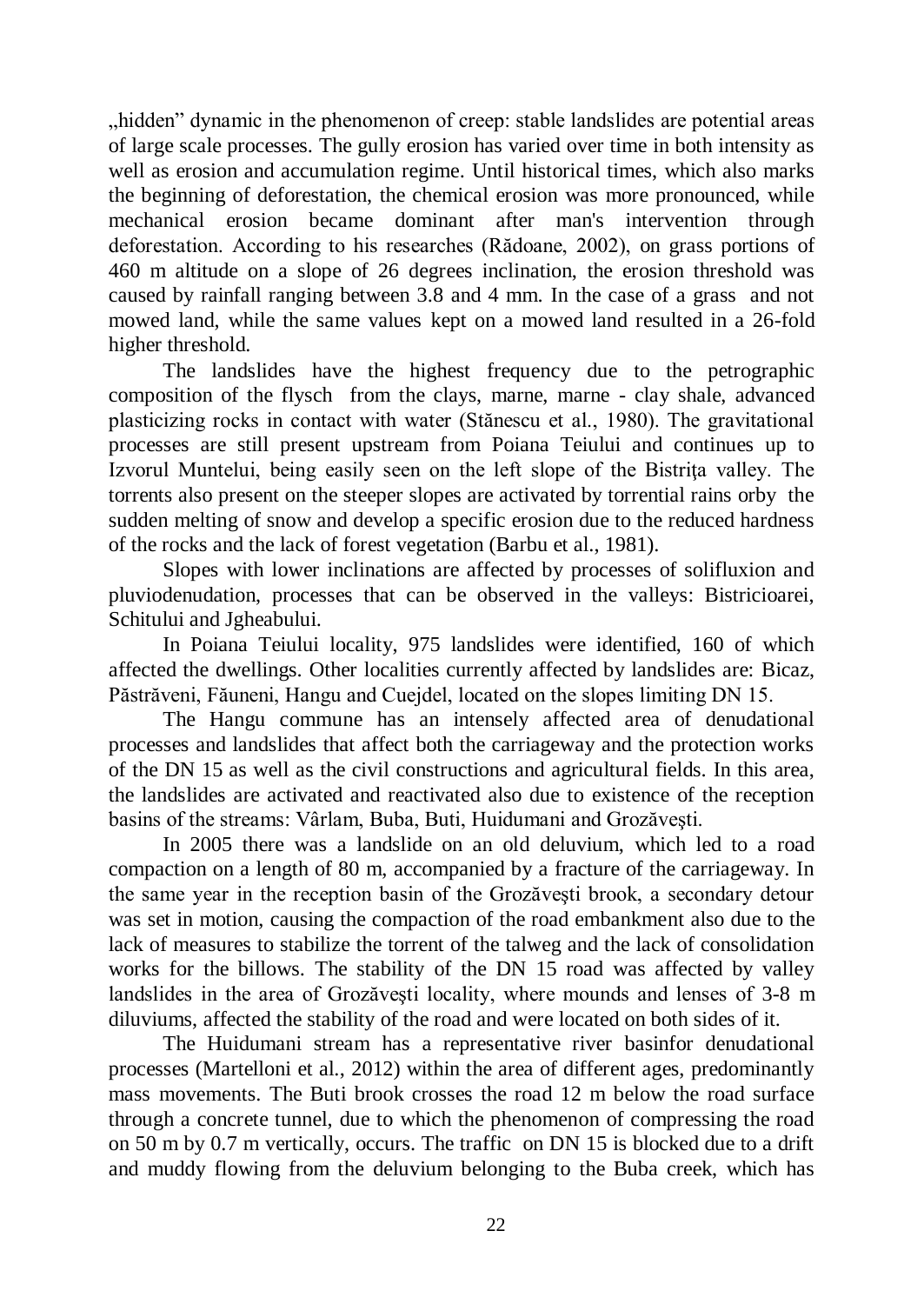developed a sliding valley below Buba's edge. Since 2011, drainage, consolidation of the slope has been carried out in order to stabilize and reduce the effects of geomorphological processes, without being enough.

# **Landslides in the village of Izvorul Muntelui**

In 2010, due to heavy rainfall in June-July, a landslide was triggered, after which about one hectare of wooded land began to descend on the slope from an altitude of 40 m in an area close to the Izvorul Muntelui brook. The area is located in the vicinity of the dam, and the landslides cause triggers, the formation of lakes in the Nămuca area, whose water infiltrates into the clayey rock layer. This landslide resulted in the coverage of five households in the Izvorul Muntelui village, dividing the locality in two, a situation similar to the 2005 landslide, from the Izvorul Alb village when the slipping body covered 13 households and blocked the national road DN15.

The Izvorul Alba locality has been repeatedly affected by landslides. The locals tell that in 1914, due to a landslide, appeared a small sized lake. In 2006, all 129 households in the village suffered from repeated landslides. The triggering factors are both the nature of the substrate as well as the cliff of the relief and the climatic characteristics.

The village of *Izvorul Alb* is located at the foot of the Ceahlău Mountains (Diaconu&Săndulache, 2008) at the base of the slope made-up of layers layers of shale, clayey rocks, of albian vranconian age, belonging to the flysch, grouped under the name of Ceahlău layers (Albota, 1992). This lithological facies favored the emergence of a deluvial body whose thickness varies between 2.5-6 m, located on the right slope of the Izvorul Alb valley. The left slope of the valley is affected by stabilized landslides that can be reactivated under favorable conditions. Climatic characteristics, and in particular variation in intensity and volume of precipitation, contribute to the movement of the deluvial body, partially or totally, as well as to its expansion into the surface. In years with abundant precipitations exceeding 900 mm per year, the accumulation of water in the bodies of the deluvius is favored, especially in the conditions of lack of natural drainage on the slopes in the area of the village. In the eastern extremity of the deluvium area, there is a torrent, thanks to which the drainage of the waters facilitates the sliding. Another factor contributing to the sliding evolution is the morphometry of the area, because the slope cliff is 10-15% and in the upper part it reaches 25-30% of the slope with a concave shape. In addition to the natural conditions, anthropogenic intervention has also contributed to the development of the slopes, which affected both slopes by: deforestation of the forest, deterioration of the Izvorul Alb river basin arrangement, concreting of the minor bed, regularization of the course, these works being carried out at the same time with the Izvorul Muntelui accumulation lake.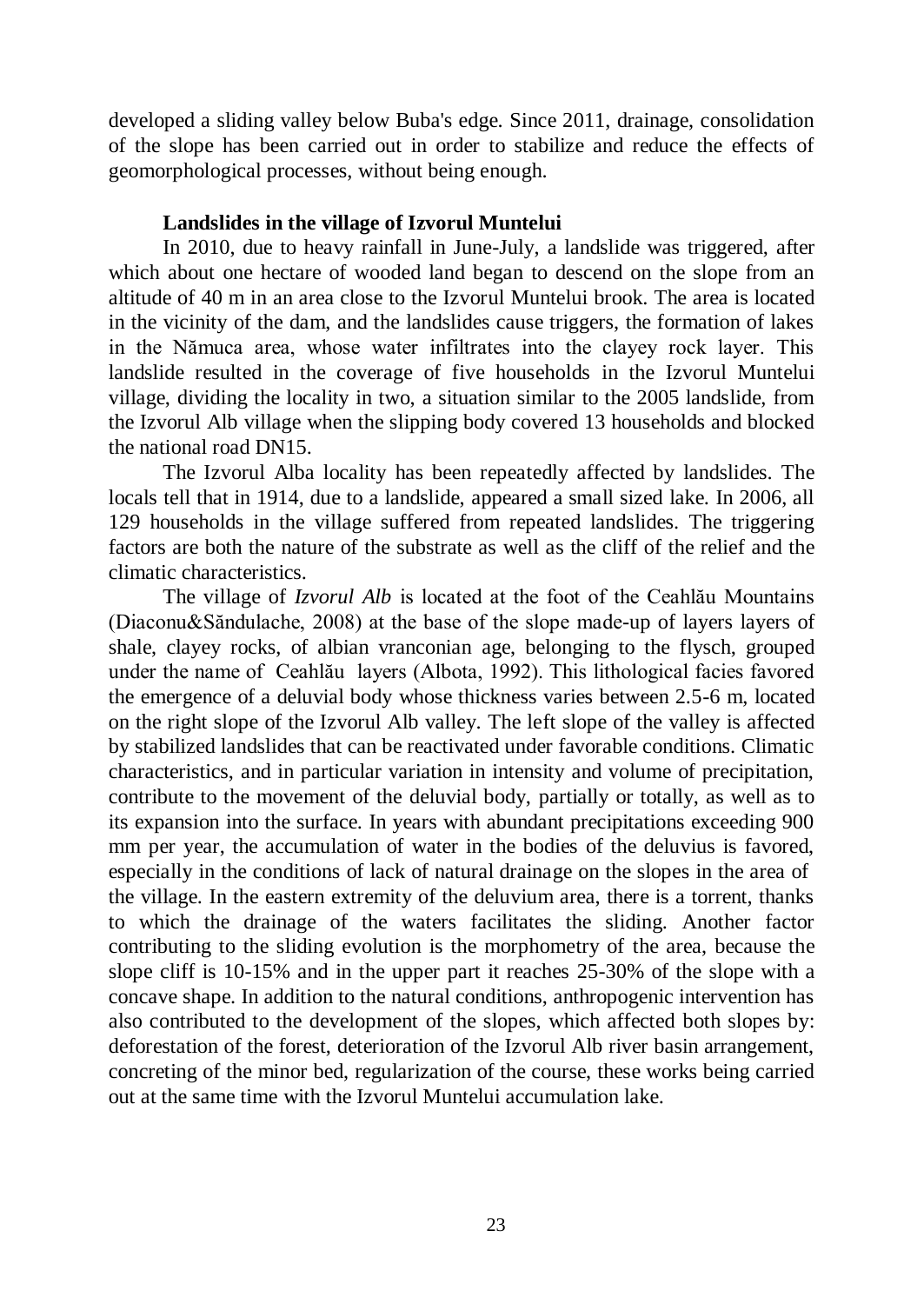

**Fig. 1. Landslides map in the Lake Izvorul Muntelui area (left slope: Largu-Buhalnița Sector)**

# **Landslides in Hangu commune**

On the territory of the Hangu commune there are the layers made of marl, calcareous sandstone, clayey and gresy limestone, marble and marlin, representing a predominantly limestone flysch of senonian age (upper Cretaceous). The cliffs that favor the landslides in the Hangu area are between 20-30%, and communication routes, constructions, plantations and orchards within the commune are susceptible to 70% to be afected by slides. According to ISU NEAMŢ data, the potential for slides production in Hangu is medium, both in terms of primary and reactive types of slide. On the surface occupied by Hangu layers were recorded 125 landslides, amounting to 48.6 sqkm.

The first landslide occurred in 1997 in the village of Rugineşti in Hangu commune, the slip body having about 6 ha affected the 4 households families. According to a press release issued by the Prefect Institution of Neamţ County on November 22, 2007, a landslide has been reactivated due to heavy rainfall, with a length of 250 m, a depth of 3-5 m and a width of 50 m, the slip body affecting the house and household annexes of a family in the village of Grozăveşti, Hangu commune also affecting a section of DN 15 where cracks and fissures appeared, requiring consolidation works. In 2016 a landslide was triggered by infrastructure works to regulate a torrent, which affected two households. In the same locality the asphalting works of the communal road triggered a slip that affected four households.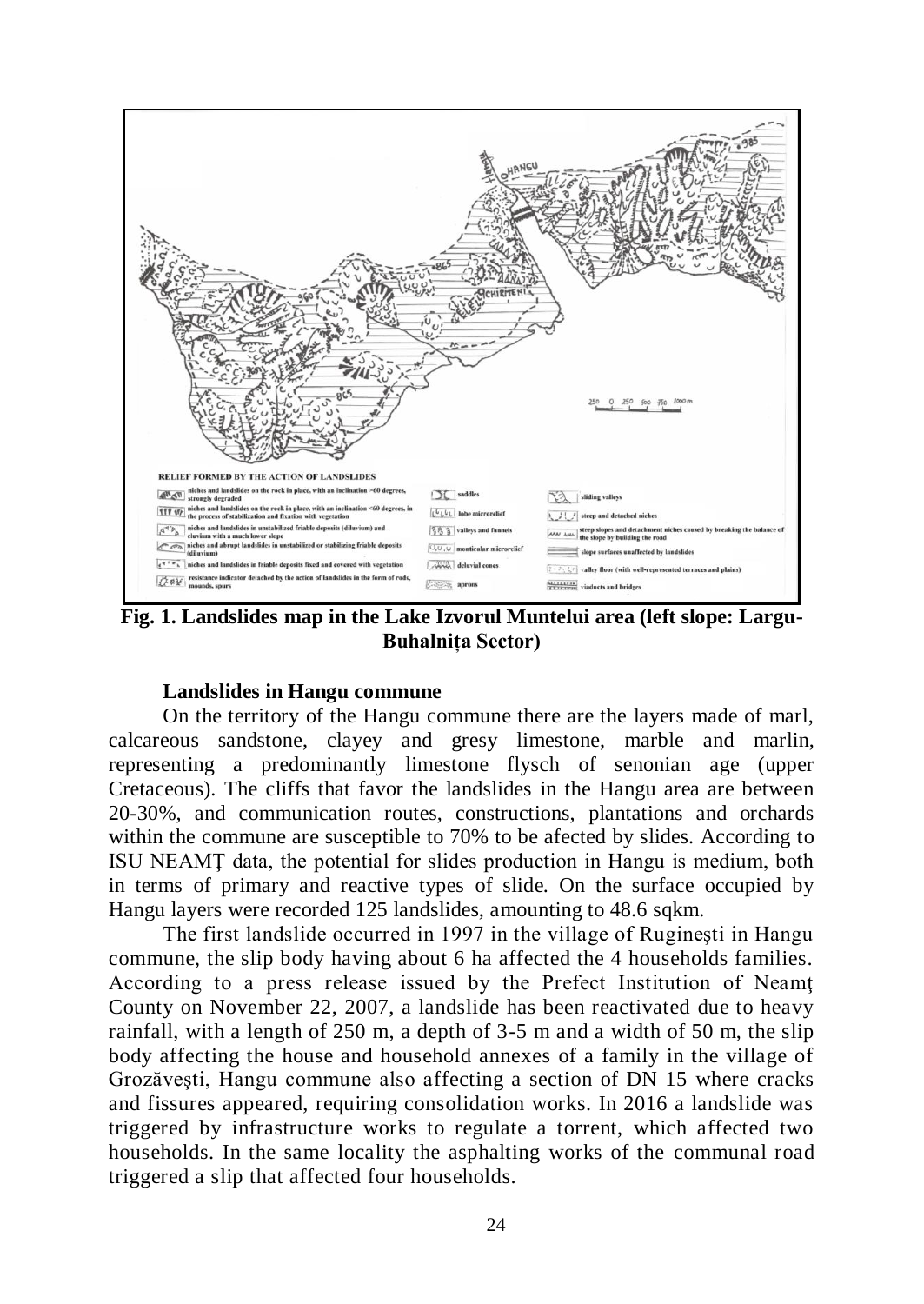

**Fig. 2. Landslide near Borsec**

The landslide since 2010, located near the Izvorul Muntelui stream, triggered at an altitude of 40 m, in the vicinity of the dam falls, according to the depth of the sliding surface criterion, in the category of surface landslides after the sliding speed is a rapid sliding after the distance the displacement falls into the category of slopes proper after the sliding slope evolution is a detrusive sliding - progressive in relation to the stratification of the slope is a consistent slip and by age it is a current sliding.

The landslide in the village of Izvorul Alb located upstream of the Izvorul Muntelui along the valley of the same name is located on the right slope of the Izvorul Alb valley and falls from the point of view of the depth of the sliding surface in the category of shallow landslides after the sliding speed is a slow sliding after the travel distance is a sliding after the direction of displacement of the accumulation is: *delastic, regressive* after the position of the sliding surface, compared to the stratification is consistent and after the old age is present, no other manifestations in the respective area.

Also, in the area of Izvorul Alb but on the left slope the valley there is a slip considered to be stabilized falling within the category of shallow landslides and in the category of very slow slides according to the speed of the slides after the travel distance of the sliding slippage body detrusive by the direction of evolution on the slope of the consecutive ones after the position on the stratification of the slope and the old landslides according to their age. The sliding on November 22, 2007 from Hangu commune, the Grozăvești village, is part of the deep slides according to the depth of the sliding surface criterion is a very fast sliding after the sliding speed a sliding after the distance on which the accumulation of slip is a detrusive-progressive sliding according to the direction of evolution and consistently according to the lithological structure and by age is an actual sliding.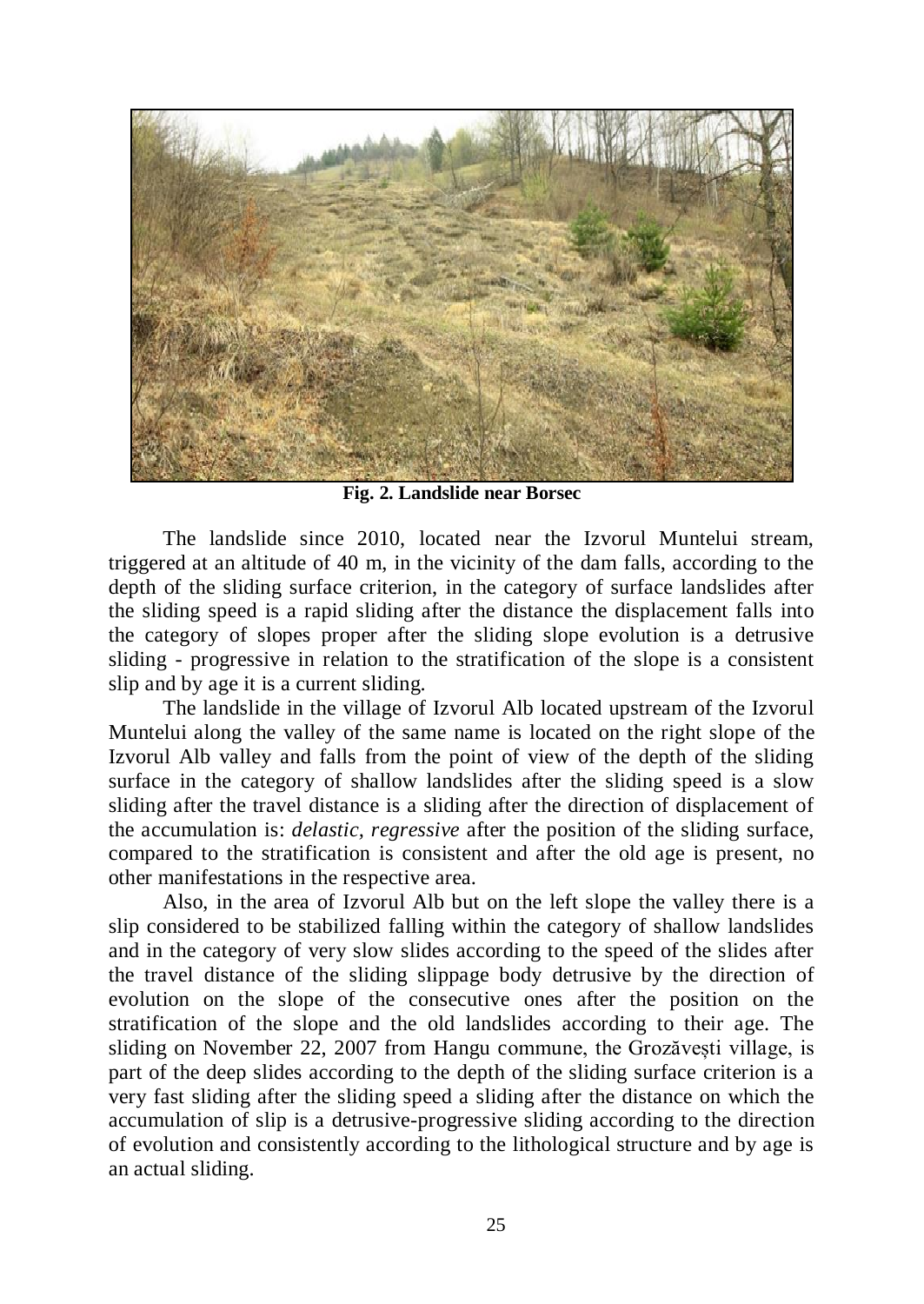| No.                      | <b>Surface</b><br>degraded<br>by<br>landslides | <b>Thickness</b><br>of the<br>diluvium | The<br>volume of<br>the<br>diluvium<br>(cubic m) | The main features                                         | How to use the<br>land                      |
|--------------------------|------------------------------------------------|----------------------------------------|--------------------------------------------------|-----------------------------------------------------------|---------------------------------------------|
| 1                        | 2,400                                          | 6                                      | 4,400                                            | Clay with rugged<br>fragments                             | <b>Meadows</b>                              |
| 2                        | 1,200                                          | 1.2                                    | 1,040                                            | Clay-sandy with<br>rare rugged<br>fragments               | Pastures and<br>meadows                     |
| 3                        | 240                                            | 0.7                                    | 210                                              | Clay-sandy with<br>rugged fragments of<br>less than 10 cm | Pastures and<br>meadows                     |
| $\overline{\mathcal{L}}$ | 1,100                                          | 0.8                                    | 394                                              | Clay-sandy with<br>rugged fragments of<br>less than 15 cm | Grubbed area<br>transformed<br>into pasture |
| 5                        | 360                                            | 1.4                                    | 400                                              | Fine clay-sandy                                           | Within the<br>village limits                |
| 6                        | 11,000                                         | 2.5                                    | 24,400                                           | Sandy-clayey with<br>rare rugged<br>fragments             | Within the<br>village limits<br>(road area) |
| 7                        | 840                                            | 1.5                                    | 1,000                                            | Sandy-clayey                                              | Within the<br>village limits                |

**Table. no. 1. Areas affected by landslides in the Lake Izvorul Muntelui area**

According to the ICPA 1987 map, the following types of soils have been identified.

- 1. BO/10-Brown-acid soils and lithosols
- 2. LS / Litosols weak erosion
- 3. BM/5 Eu-mesobasic brown soils and lithosols
- 4. BM5- Eu-mesobasic brown soils and lithosols
- 5. BM/A- Eu-mesobasic brown soils on recent fluvial deposits.
- 6. BM/An- Andic eu-mesobasic brown soils weak erosion

7. BM/an/1- Andic eu-mesobasic brown soils and brown-luvic soils - weak erosion.

These 7 soils of category BO /10 fall into the category of acidic brown soils and lithosols and fall into the category of weak erosion and can be observed on the map in 20 areas. The soils in the BM/5 category are brown eumezobasic soils and lithosols, distributed only in 5 areas on the map, which supports the claim that soil erosion in this category is weak. The andomic eumosobasic brown soils, marked on the map with the BM/Year symbol, as well as the Andes and Brown-lucius Eumezobasic Soils marked on the map with BM/year/1, occupy smaller areas than previously mentioned. If the evolution trend of the erosion processes in this area continues, the increasing erosion degree will determine the passage of the 29 areas from the erosion stage to the moderate erosion stage. At present the share of soils affected by moderate erosion is reduced, with only 5 areas with typical brown soils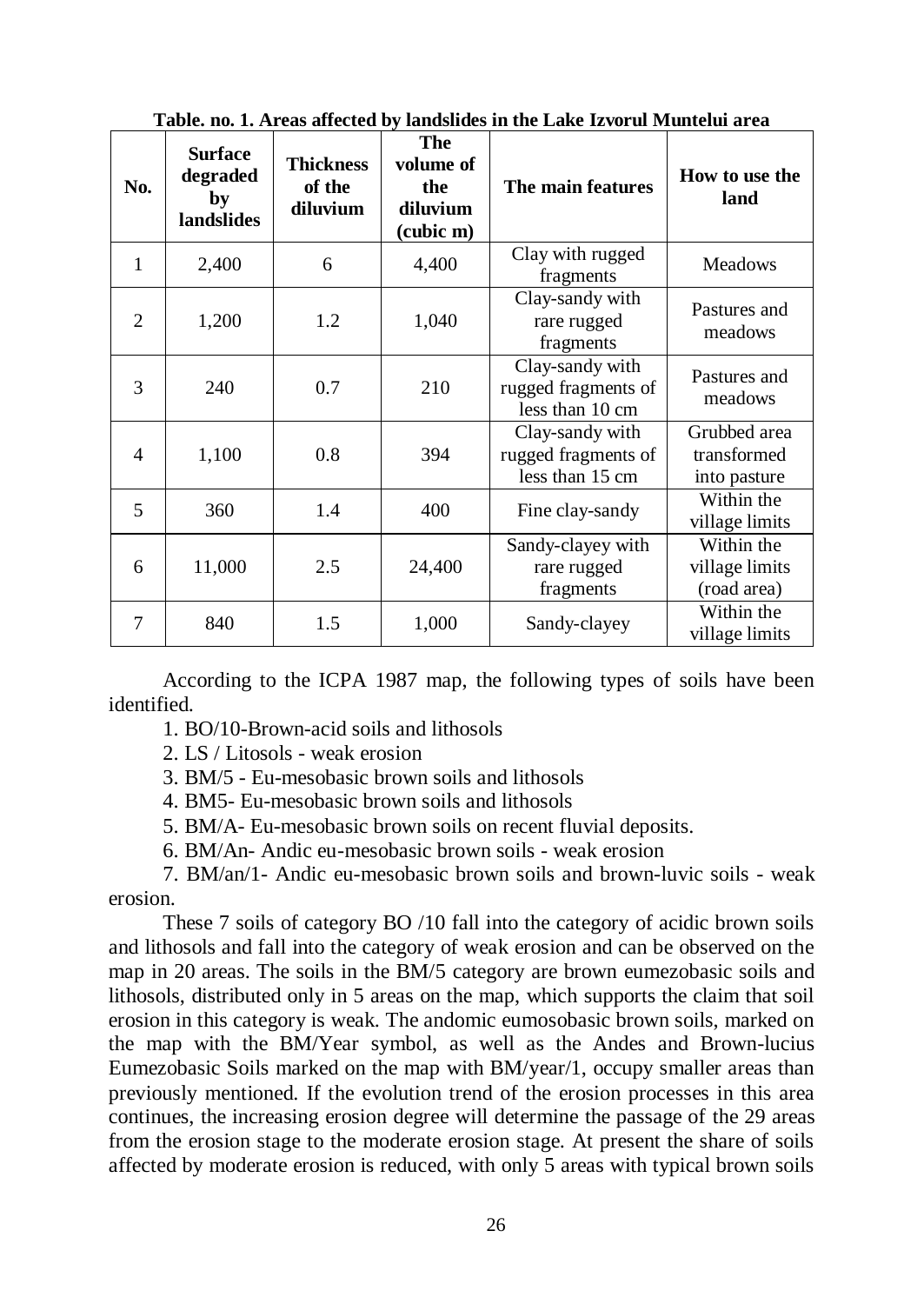and brown soils, marked with BM/I/5a, whose tendency the conditions of acceleration of erosion are the transition from the moderate erosion stage to the strong erosion stage. The soils marked on the BM/1 map are eumezobasic brown soils eroded and erodisols, totaling 15 strong erosion soils. There are also erosionfree soils marked with the following symbols: 9-BM- eumezobasic brown soils 10- PB/4 Brown-feriluvial, podzolic soils 11- PB/3 feriluvial brown soils: a) under the meadows b) under the forest) 12- PD/1 Podzols 13 PB/3 - Feriluvial brown soils and lithosols a) under the meadows b) under the forest).

# **How to use land**

Depending on the destination, the land is divided into 5 major categories in accordance with Article 2 of Law 18/199. From these categories in the hydrographic basin of Izvorul Muntelui are lands with agricultural destination (including arable lands, lands occupied with pastures and meadows, lands under landscaping, land improvements and technological and agricultural exploitation roads.) The second well represented category in the hydrographic basin of Izvorul Muntelui is the one of the forestry land, which includes wooded or afforested land, as well as non-productive land included in the forest landscaping. The third category is the land in the localities of the localities situated within their borders buildings such as agricultural or forest land are located in the construction sector, and the last category is land with special destination under roads and railways, hydrotechnical constructions, nature reserves (Secu, Ceahlău or other energy or gas transport constructions). In the hydrographic basin of Lake Izvorul Muntelui were identified 15 areas with erosion-free soils, which are part of the feriluvial brown soils and podzols for which there is the possibility to pass to a low degree of erosion or even to a moderate erosion.

Water from torrential rain or long rains as well as from snow melting is the main erosion agent on the cliff lands of the Izvorul Muntelui basin. Surface spills affect both vegetation-free and vegetation-ridden lands because some of the precipitation water is retained by the forest coronation, and part is retained by the litter infiltrated into the soil, while the surplus is sinks to the surface. The process is accelerated by deforestation on steep slopes when increasing the flow of surface leakage at the expense of infiltration water (Smith, 1996). Increasing the surface water flow determines the gully erosion, the formation of ravine and gullies systems that accelerate the erosion of the slopes. Thus we can distinguish a shallow erosion, which is also supported by the anthropic activity, materialized by the appearance of derains with depths of 15-20 cm and widths of 30 - 40 cm that can be seen on the slopes of the Vârlam, Buba, Huidumani and Grozăveşti valleys belonging to Hangu commune from an administrative point of view and have caused various damages to the road from DN 15. Landslides in the area have a progressive character due to the large extension of the flysch area. Moderate and strong erosion is observable on slopes of 30-40 degrees inclination covered by meadows and on slopes with cliffs of 20-30 degrees covered by pastures.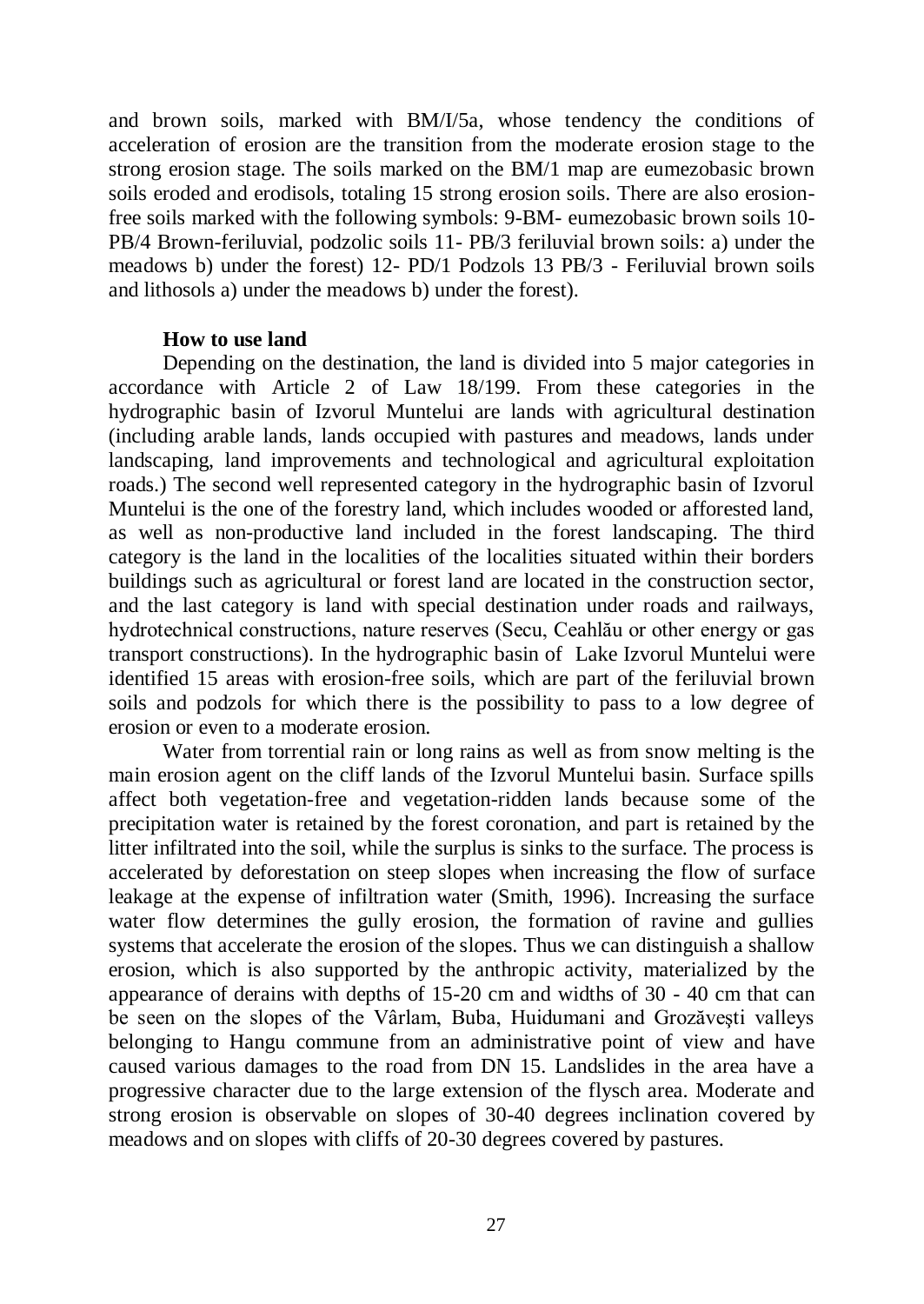

**Fig 3. Road affected by erosion in Tulgheş**



**Fig 4. Erodisols with very strong erosion, deep erosion, gully**



**Fig. 5. Gullies, developed on a slope affected by landslides**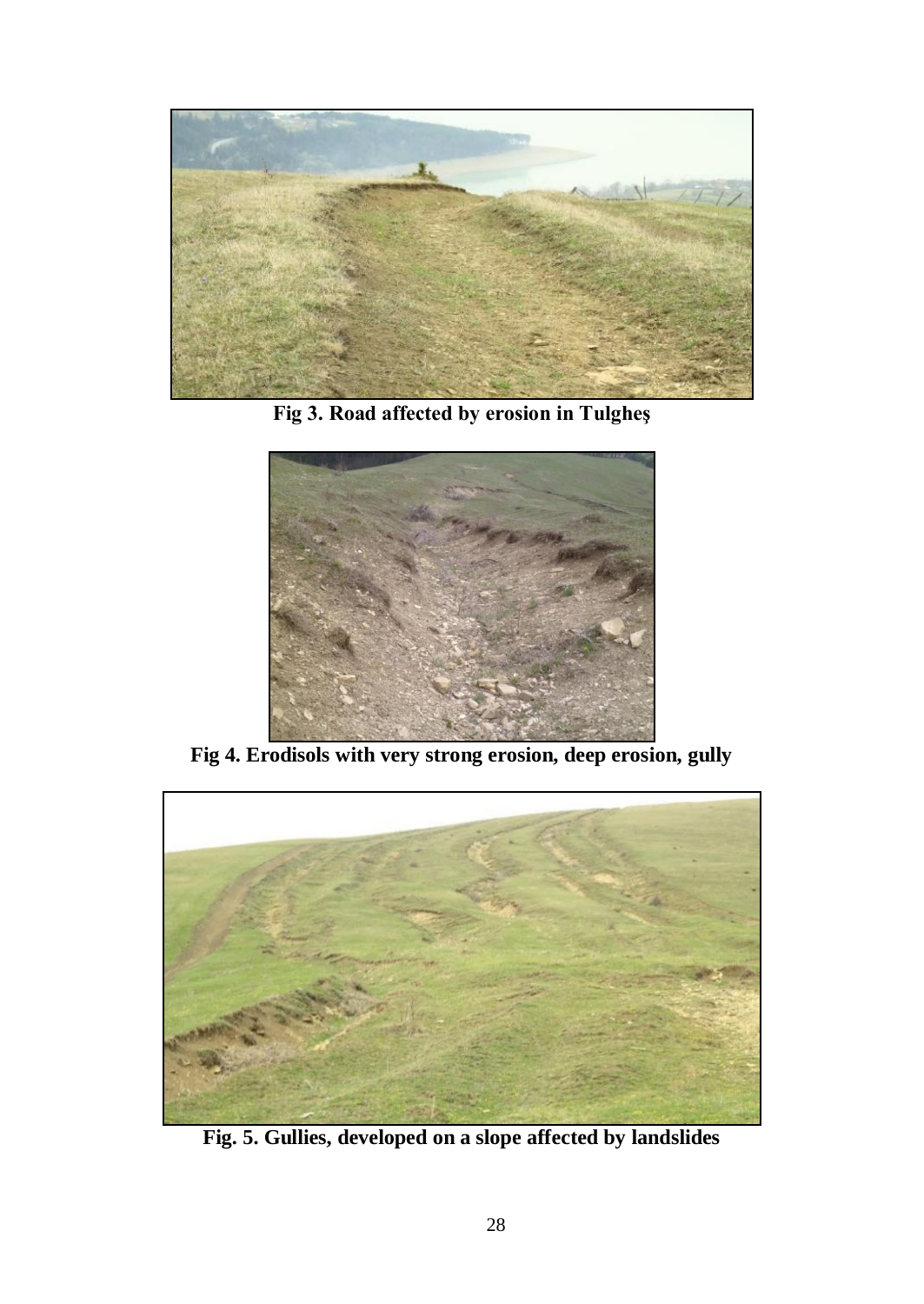In order to reduce the erosion of the land and especially of the soils in the studied area, it is recommended to use techniques that serve to maintain the soil structure by methods such as: cultivation of land, adding synthetic products for soil improvement. In order to reduce the energy of the erosion agent, damming geotechnical methods (Borşaru et al., 1975) are also recommended, making a drainage network in order to redirect the water away from the erosion areas. Other methods that can be used are: the agronomic ones for cultivating a vegetal carpet of plant root retention in order to avoid the erosion exposure of a loose soil. The portions of DN 15 were affected by the degradation processes of the slopes by bumps (as in the case of the western section of the Buti brook), blocking the adobe roadway (the part below the Bubei edge in the north-western part of the Buba basin), as well as the appearance of fracturing settlement, (in the area of Grozăveşti locality.) In order to remedy these effects of the degradation processes of the DN 15, measures are needed to stabilize the thalweg of the torrents, especially those that cross the road, the consolidation of the ramps (by supporting walls), drainage works and superficial water run-off works in order to restore terraces and consolidate the slopes.

# **IV. CONCLUSIONS**

The degradation of the lands in the hydrographic basin of Lake Izvorul Muntelui is manifested both on the slopes' litology through gravitational geomorphological processes, predominantly of which are: landslides, but also by mechanical denudational processes such as gullies, ravines, torrents. Mechanical processes can also affect the soil in the area studied through deep-seated transport and deposition process, which can continue until complete removal of the soil layer. In the studied area predominates slopes with average inclinations of 15-30 degrees, so the lands affected by landslides and gully erosion forms represent 12% of the surface of the basin. The lands forested with feriluvial brown soils, acidbrown soils, podzolic, representing 56% of the surface of the basin, are not affected by erosion. Soils affected by weak erosion locarted under grassland and meadows are part of category of brown-acid brown eumezobasic and lithosol soils as well as of brown-luvic soils, representing about 21% of the studied area. The smallest balances are found in soils with moderate erosion from category of brown luvic soils and brown eumezobasic soils representing 6% of the studied perimeter, while only 5% is the weight of soils with hard erosion of the erodated brown eumezobasic type and erodisols.

# **REFERENCES**

ACHIM F. (2016), *Geomorfologie*, Edit. Universitară, București

ALBOTA M.G. (1992), *Munții Ceahlău*, Editura Pentru Turism și Cultură, București

ARMAȘ I., DAMIAN R. (2003), *Cartarea și cartografierea elementelor de mediu*, Edit. Enciclopedică, București

BATTISTINI A., SEGONI S., MANZO G., CATANI F. (2013), *Web data mining for automatic inventory of geohazards at national scale*, Applied Geography, 43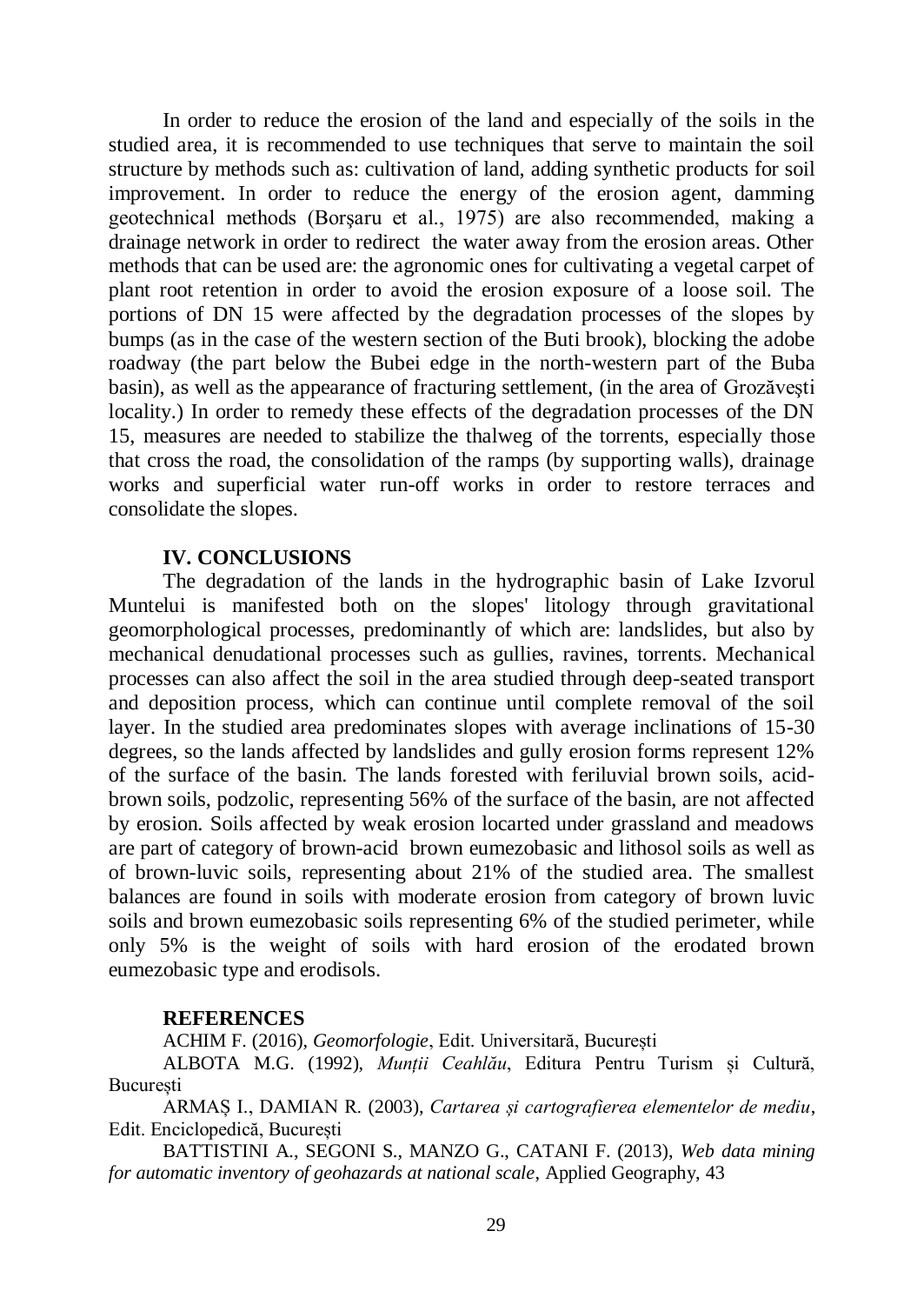BARBU N., LUPAȘCU G., RUSU C. (1981), *Studiul solurilor din partea sudică a munților Stânișoara*, Lucrările seminarului de geografie «Dimitrie Cantemir», nr. 2, Iași

BĂDILĂ A. (2007), *Managmemtul riscului la dezastru,* Ghidul de lucru pentru ONG-urile de mediu în prevenirea dezastrelor

BĂLOIU V., IONESCU V. (1986), *Apărarea terenurilor agricole împotriva eroziunii, alunecărilor și inundațiilor,* Editura Ceres, București

BĂNCILĂ I. (1958), *Geologia Carpaților Orientali*, Edit. Științifică, București

BOCȘARU I., POJAR V., MATEI L., MARTIUNIU C. (1975), *Urmărirea unor soluții pentru combaterea alunecărilor de teren, în cadrul amenajării de îmbunătățiri funciare și stabilirea unor soluții optime* 

BOJOI I. (1979), *Curs de Geomorfologie*, Edit. Universității Ștefan cel Mare, Suceava

CLOUGH R., PENZIEN J. (1993), *Dinamics of Structures*, New York, Mcgrawhill Inc.

GRECU F., PALMENTOLA G. (2003), *Geomorfologie dinamică*, Edit. Tehnică, București

GRIGORE M., ACHIM F. (2003), *Inițiere și date generale privind alunecările de teren și unele elemente specifice ale acestora pe teritoriul României*, Edit. Universitară, București

ICHIM I. (1979), *Munții Stânișoara - studiu geomorfologic*, Edit. Academiei, București

IELENICZ M. (2004), *Gemorfologie generală*, Edit. Universitară. București

KIRSCHBAUM D.B., ADLER R., HONG Y., HILL S., LERNER LAM A.L. (2009), *A global landslide catalog for hazard applications – method, results and limitations,* Natural Hazards[, http://dx.doi.org/10.1007/s11069-009-9401-4](http://dx.doi.org/10.1007/s11069-009-9401-4)

LEVIS A.L.,VERSTRAETER G., ZHU H. (2005), *RUSLE, applied in a GIS framework: Calculating the LS factor and deriving homogeneous patches for estimating soil loss,* International Journal of Geographical Information Science, 19

MAC I. ( 2000), *Geografie Generală,* Edit. Europontic, Cluj-Napoca

MALAMUD B.D., TURCOTTTE D.L. (2006), *The applicability of power – law frequency statistics to floods*, Journal of Hydrology, 322

MARTELLONI G., SEGONI S., FANTI R., CATANI F. (2012), *Rainfall thresholds for the forecasting of landslide occurence at regional scale*, Landslides, http:// dx.doi.org/10.1007/s10346-011-0308-2

MARTINIUC C. (1954), *Pantele deluviale. Contribuții la studiul degradărilor de teren*, *probleme geografice*

MEJIA NAVARO M., WOHL E.E, OAKS S.D. (1994), *Geological, Hazards, Vulenerabilty and Risk assessement Using GIS: Model for GLENWOOD, Springs, Colorado, Geomophology*, [http://books.google.ro//books](http://books.google.ro/books)

PETLEY D. (2012), *Global patterns of loss of life from landslides*, Geology

RĂDOANE MARIA (1983), *Relieful și procesele reliefogen din zona lacului de baraj Izvorul Muntelui*, teză de doctorat suținută la Univ Alexandru Ioan Cuza, Iași

RĂDOANE N. (1980), *Contribuții la cunoașterea unor procese torențiale din bazinul râului Pângărați, în perioada 1967-1979*, Studii și cercetări geografice și geologice, Geogr. T.XXVYY, nr. I.

RĂDOANE N. (2002), *Geomorfologia bazinelor hidrografice mici*, Edit. Universității, Suceava

SURDEANU V. (1987), *Studiul alunecărilor de teren din valea Bistriței*

SURDEANU V., CATANĂ E. (1985), *Evalurea eroziunii pe versantul stâng al lacului de acumulare Izvoru Muntelui*